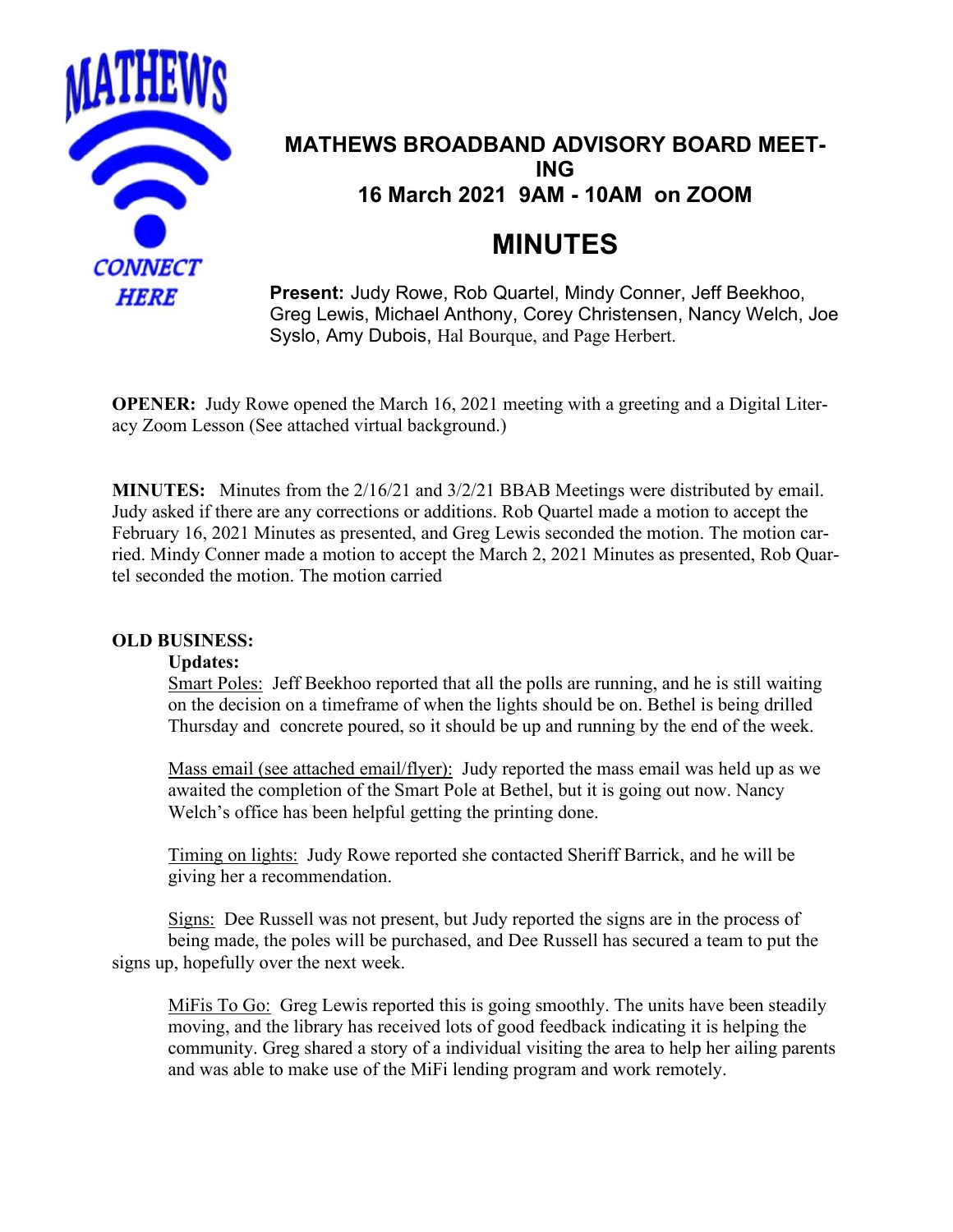Towers: Jeff Beekhoo reported progress with the Bohannon and Rescue Squad building towers, and has a Thursday Zoom meeting with the reps from Verizon and FCI Towers. He is putting together a cost analysis of the two towers with fiber connection. If we move forward with FCI Towers building and supplementing the towers, that cost will be taken out of the overall plan. This will provide the group with an idea of the benefits of revenue streams coming back. FCI Towers is looking at getting Verizon to get some buy-in on the dead areas where the towers will be located. Judy reported the tour was conducted a couple days ago with representatives from the Rescue Squad and Fire Department at both sites.

**VATI Grants:** Jeff Beekhoo reported there has been not announcement yet on the VATI grant awards.

**Other Old Business:** Jeff requested to add to our agenda that he will have close-out package ready for submission to the Mindy Conner once the Bethel Smart Pole is completed for reconciliation of funding.

#### **NEW BUSINESS:**

#### **Stakeholder Focus Groups:**

 Joe Syslo, Higher Ed – Joe reported he met with one group on Higher Education, has a meeting set for tonight, and another for tomorrow. The reason for three separate groups is to accommodate schedules. The groups consist of students, teachers, and deans in higher education. Group discussions include: what the current situation is, what problems they have, what they need to know, training, and what do you think about the future. Joe will provide us with a written report.

 Amy Dubois, Work from Home - Judy reported that Amy met with the Work from Home group. Amy had internet issues and asked Corey Christensen to report. He stated each participant spoke from the aspect of working from home and their connectivity issues, and working for the Department of Defense and health care where security is a major factor. Ideas were shared about training or a site that provided information about how to access the different technology BBAB is offering. Corey said there was discussion about people moving here from the cities and needing broadband. The company he works for went to all virtual, and there is the likelihood that some companies will remain virtual, thus the need for reliable broadband. Starlink and the other satellite companies were brought up and the group wanted to know how that would factor into the plans and availability. Amy stated it was a great group and good meeting. The problems identified included availability and lack of providers; the need is security protocol, fast internet, and their voices heard so they are not left out (i.e. the Starlink satellite). For the future, the group wants lightning-fast broadband consistent with high quality, options across the county to meet and connect, feel like in the future everyone will be working from home, there will be high-tech jobs here to attract families, different options for students, and to help tourism, education, business, job opportunities, real estate values, and retain our population. Amy said the biggest epiphany for training is right now, "helping people set up their W<sub>i</sub>-F<sub>i</sub> network to leverage what they already have".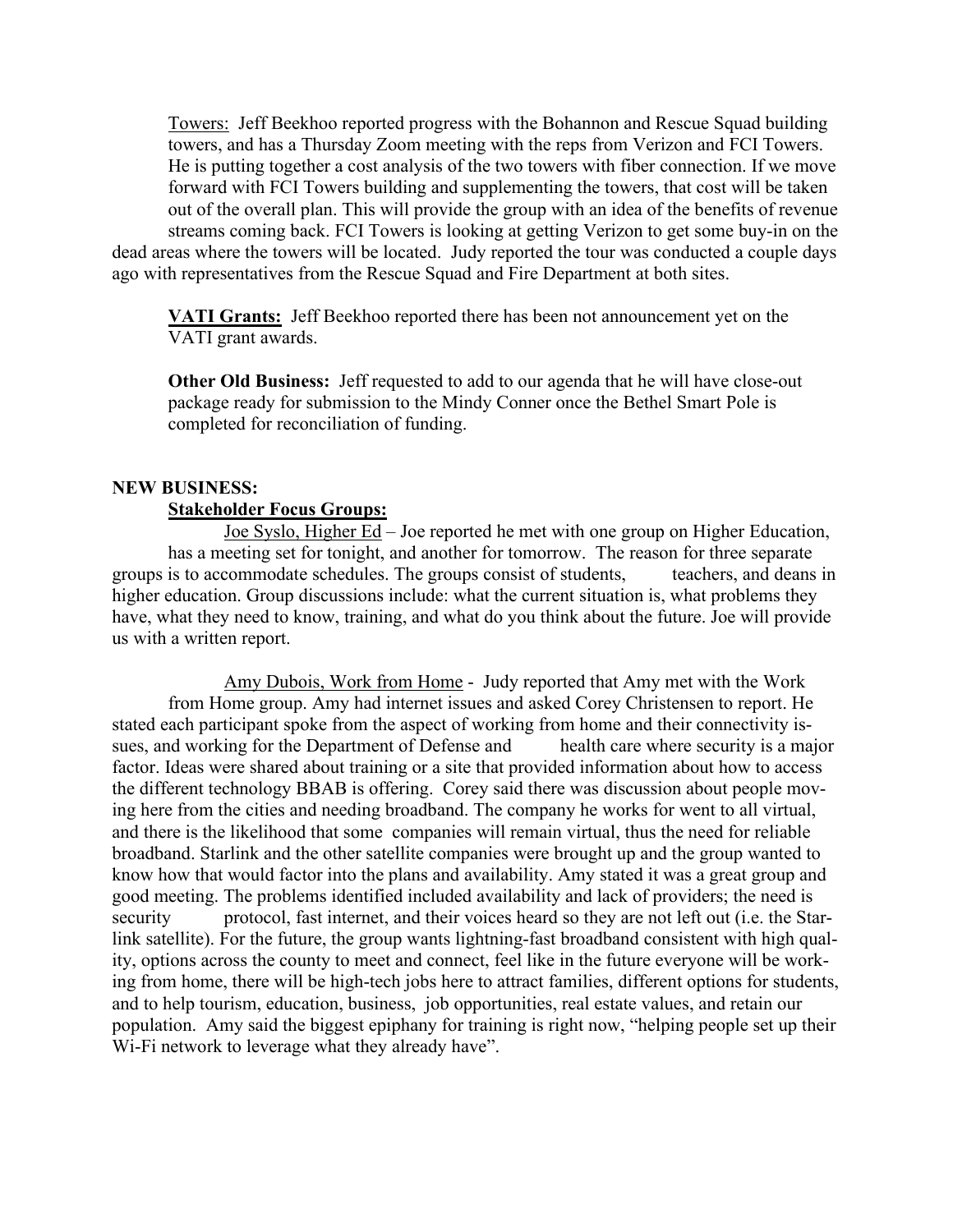Joe Syslo, Local Business – Rob reported a meeting was scheduled for tomorrow morning at 9:00, but will need to be rescheduled because Buzz cannot make that meeting.

**ABB's Internet Assist Program** (see attached flyer) On March 10, 2021, Judy Rowe, Nancy Welch, Tiffany Gordon, and Julie Kaylor met with Michael Downey from Atlantic Broadband, and he gave them a flyer on Atlantic Broadband's Internet Assist Program. This is a limited program for new customers only, but has the potential to help people access for 15 and 1 speed which is sufficient to help children attend school and meet their school requirements. Nancy and Tiffany are pushing out the information in the county. Nancy added that it was ironically Michael's wife (an educator) who told him about the program, and Mathews County Public Schools has pushed this flyer out to all schools and PowerSchool daily bulletin. Judy stated this information will go out to other county organizations: Meals on Wheels, Hands Across Mathews, churches, and anyone who can find people that the program can help.

**FCC's Emergency Broadband Benefit Program:** Judy Rowe reported this is something that came out since December. This for people who already have service, those at risk of losing their service because of financial issues. This was driven by a congressional decision. The program offers up to a \$50 discount per month for broadband service, up to \$75 per month if the household is on tribal land, and one-time discount of up to \$100 on a computer or tablet for eligible households. Judy hopes to get this nformation out to people who need it.

**Starlink:** Hal Bourque reported the most recent article stated that Starlink has initiated tests using laser to communicate between satellites, and the tests were successful. It appears plans are to outfit the rest of the fleet with this technology to enable a competitive World Wide Web system. Hal has signed up for the service and is supposed to get it in a few months. Judy said Hal has been monitoring it for us. Hal said the cost is \$99 down-payment (refundable), an estimated monthly cost is \$100 for the service, \$499 for the equipment, and there is an app you download to show you how to set the system up yourself.

**Digital Literacy**: Judy heard from Page yesterday, and he reported the West Mathews Community League is talking about what they can do to help with our efforts with digital literacy. We currently have a Smart Pole there, and their senior citizens want to know how to access our service. Judy contacted Greg Lewis about setting up the digital literacy opportunity. Page said the group is very excited and appreciate any assistance we can provide. There is a meeting tomorrow night with guest speaker Paul Hudgins, County Supervisor, who lives in the west Mathews area. There is a list of about 120 residents who will be contacted. Once a time a date is established for the training, the calls will go out to the residents. Judy will attend the meeting tomorrow night to distribute the brochure on the Smart Poles and Atlantic Broadband Assist Program.

#### **Other New Business:**